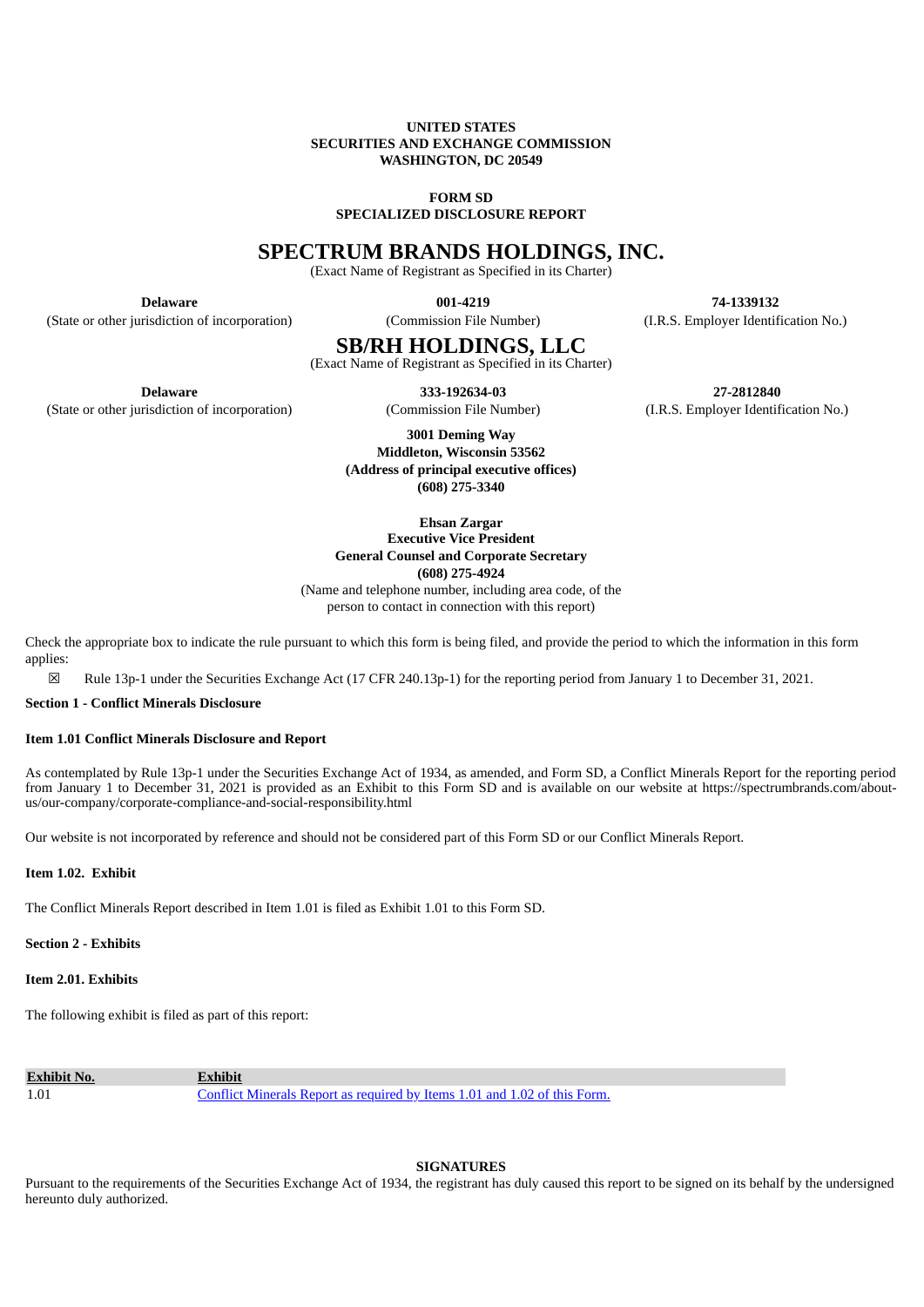# **SPECTRUM BRANDS HOLDINGS, INC. SB/RH HOLDINGS, LLC**

By: <u>/s/ Ehsan Zargar</u><br>Name: Ehsan

Ehsan Zargar

Title: Executive Vice President, General Counsel and Corporate Secretary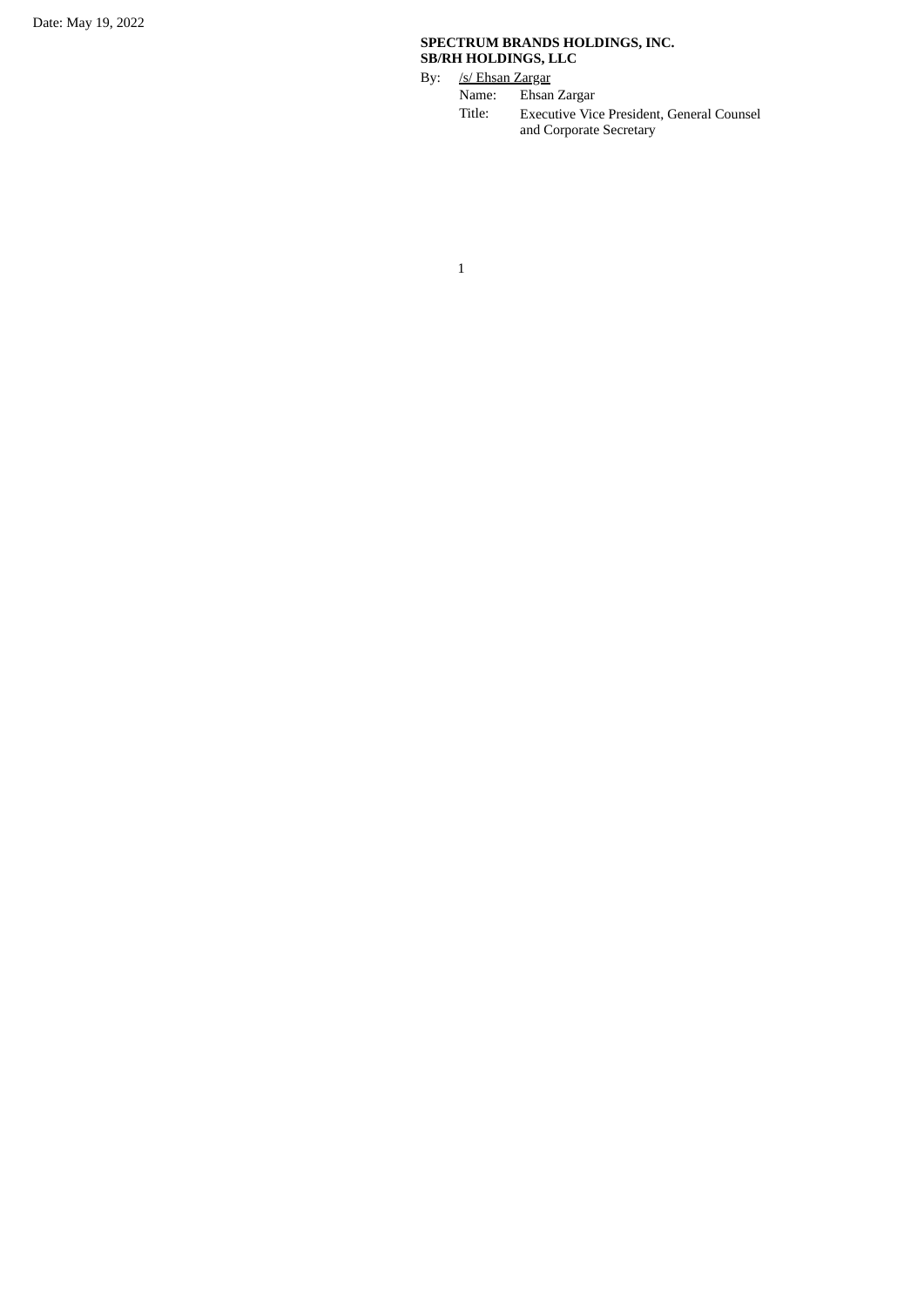# **Exhibit 1.01 Conflict Minerals Report**

<span id="page-2-0"></span>This is the Conflict Minerals Report of Spectrum Brands Holdings, Inc. and its consolidated subsidiaries, including SB/RH Holdings, LLC and its consolidated subsidiaries (the "Company," "Spectrum," "we," "us," or "our"), for calendar year 2021 in accordance with Rule 13p-1 ("Rule 13p-1") under the Securities Exchange Act of 1934, as amended (the "1934 Act"). Please refer to Rule 13p-1, Form SD and the 1934 Act Release No. 34-67716 for definitions of the terms used in this Report, unless otherwise defined herein.

#### **Applying the Dodd-Frank Act to Spectrum Brands Holdings, Inc.**

The Securities and Exchange Commission's (the "SEC") conflict minerals rules require a three-step compliance approach. The first step is determining applicability of the conflict minerals rules to Spectrum; the second step is a reasonable country of origin inquiry ("RCOI") to determine whether we have reason to believe that conflict minerals from the Democratic Republic of Congo (the "DRC") or adjoining countries (the "Covered Countries") that are necessary to the functionality or production of products manufactured by us, or contracted to be manufactured by us, are present in our products; and the third step (referred to as "due diligence" in the SEC rules) is to determine the source and origin of any such conflict minerals and the facilities in which they were processed.

As a downstream company, Spectrum is several tiers removed from mining operations and smelters or refiners ("SORs") in dealing with its direct suppliers. Spectrum hired a third party provider to assist it in performing conflict mineral supply chain due diligence (the "Provider"). Using our Provider as well as our supply chain due diligence processes and focusing on accountability within the supply chain by using the industry standard Responsible Minerals Initiative's ("RMI") Conflict Minerals Reporting Template ("CMRT") and reaching out to our suppliers, we hope to gain greater transparency in our supply chain.

#### **Due Diligence Framework and Resources**

Spectrum undertook due diligence to determine if conflict minerals were necessary to the production or functionality of its products. In conducting its due diligence, Spectrum implemented the Organization for Economic Co-Operation and Development Due Diligence Guidance for Responsible Supply Chains of Minerals from Conflict-Affected and High-Risk Areas (the "OECD Framework"), an internationally recognized due diligence framework, and related supplements for each of the conflict minerals. Accordingly, the steps taken by Spectrum in preparing this Conflict Minerals Report were in accordance with the OECD Framework. As such, we used the RMI's CMRT, which includes standard supply chain survey and information tracking methods to: (i) determine if our manufactured products contained conflict minerals necessary to their functionality or production, (ii) perform a RCOI to determine whether such minerals originated in the DRC or a Covered Country, or are from recycled or scrap sources, and (iii) assess our supply chain's adherence to due diligence measures stated by the OECD Framework.

# **Reasonable Country of Origin Inquiry**

Our Steering Committee reviewed the products manufactured or contracted to be manufactured by the Company in order to determine which products might contain conflict minerals that are necessary to their functionality or production; the list of products is contained on Attachment A to this Conflict Minerals Report. The Company conducted this review at a product level. A list of the suppliers determined to be in-scope for purposes of the conflict minerals rules was compiled and the RCOI was conducted as follows:

- a. Spectrum sent initial inquiries to 199 suppliers and instructed them to complete the CMRT and return it to Spectrum.
- b. During reporting year 2021, Spectrum hired the Provider to engage its suppliers to collect information about the presence and sourcing of conflict minerals used in the products and components supplied to Spectrum and by doing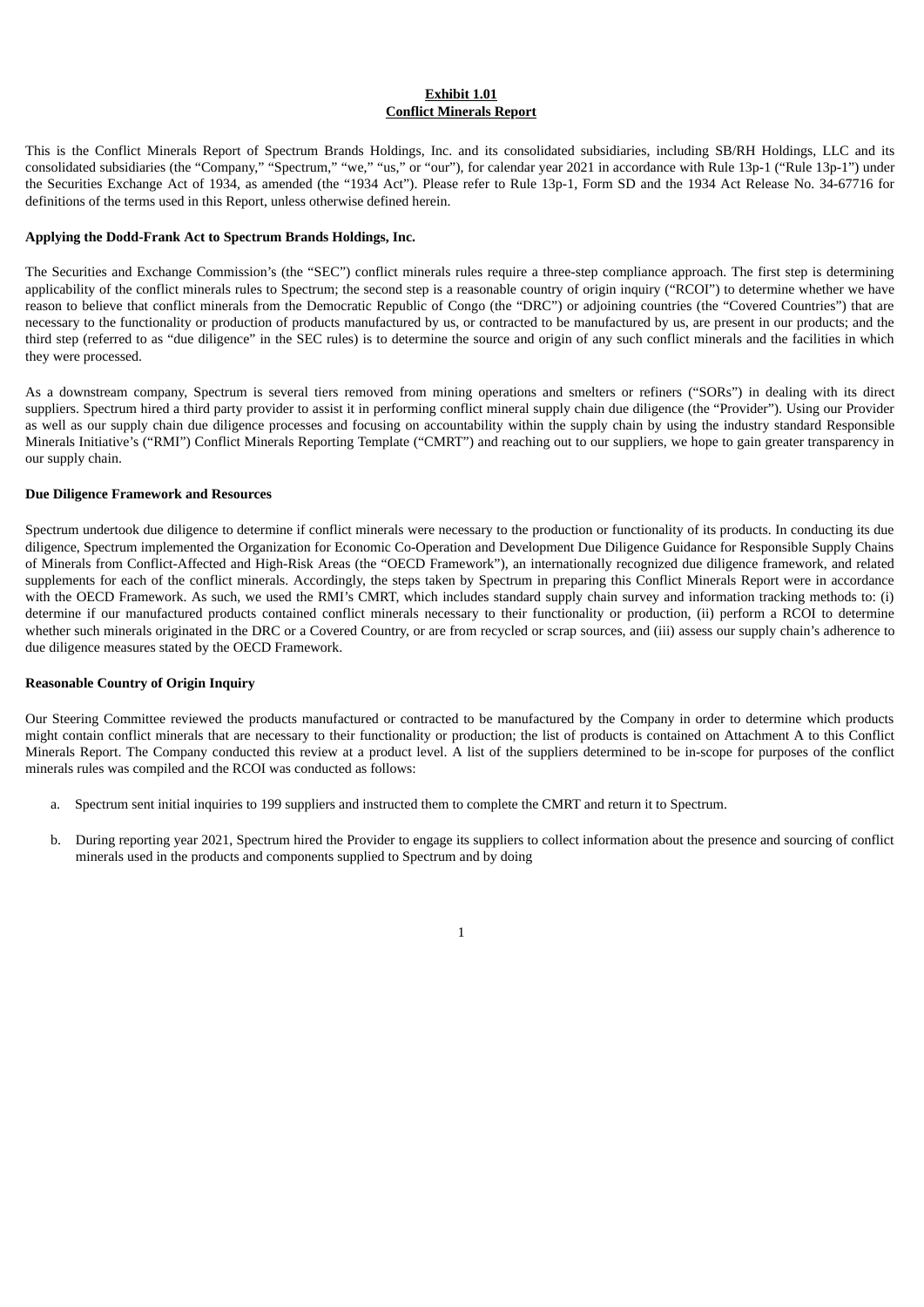so add more transparency to Spectrum's supply chain with the ultimate goal of identifying the related smelters or refiners and associated mine countries of origin.

- c. Spectrum and the Provider conducted up to eight follow-up inquiries of the initially unresponsive suppliers.
- d. Spectrum and the Provider also conducted follow-ups with suppliers for further information if initial responses were incomplete or unclear.
- e. Spectrum performed follow-ups (up to two times) with suppliers who returned an incomplete CMRT; all issues were addressed.
- f. The Provider also evaluated the completed CMRTs for plausibility, consistency, and gaps. Additional supplier contacts were conducted to attempt to resolve "quality control" flags, such as: (a) Smelters or Refiners (SORs) were not provided for a used metal, (b) Supplier listed one or more SORs for an unused metal, (d) supplier indicated that it sourced from the Covered Countries, but none of the SORs listed are known to source from that region, (e) supplier indicated that it had not identified all SORs for the in-scope products, (f) supplier indicated it had not received conflict minerals data for each metal from all of its relevant suppliers, or (g) supplier indicated that all of its conflict minerals were from recycled or scrap sources, but one of more of the SORs listed are not known to be exclusive recyclers.
- g. After follow-up, Spectrum had a 90.45% supplier response rate, with 20.10% of the responding suppliers indicating that one or more of the conflict minerals are necessary to the functionality or production of the products they supply to Spectrum.

#### **Due Diligence Steps Performed**

- 1. Steps Taken to Establish Strong Company Management Systems
	- a. Spectrum continued disseminating conflict minerals' information and updates through its Steering Committee, which implements and manages Spectrum's conflict minerals' compliance program.
	- b. Spectrum is committed to sourcing components and materials from companies that share its values about human rights, ethics and environmental responsibility. Spectrum's employees and the Steering Committee continue to enforce its Conflict Minerals Policy, which is available on the Company's website at https://spectrumbrands.com/about-us/our-company/corporate-compliance/conflict-minerals.html. As required by our Conflict Minerals Policy, all of our suppliers are required to sign Spectrum's Supplier Code of Conduct, which includes requirements relating to conflict minerals and responsible sourcing. A copy of Spectrum's Supplier Code of Conduct can be found at https://www.spectrumbrands.com/about-us/suppliers/supplier-code-of-conduct.html. Spectrum's Supplier Code of Conduct (the "Code") incorporates requirements related to conflicts minerals so that current and future suppliers are obligated to comply with Spectrum's policies on conflict minerals, including participation in related due diligence activities.
	- c. Spectrum educates its employees and, in addition, the Steering Committee, disseminates conflict minerals' information through division heads, supply chains, and sales forces.
	- d. Spectrum maintains a grievance mechanism to enable the reporting of grievances related to conflict minerals and other supply chain matters.
	- e. Spectrum retains conflict minerals program documentation in accordance with the Company's record retention policies.
- 2. Steps Taken to Identify Risks in the Supply Chain and Strategies to Respond to Identified Risks.
	- a. Spectrum identified the products it manufactured or contracted to manufacture in 2021.
	- b. As previously noted, Spectrum identified 40 suppliers from whom it purchases components used in the production of those products, and which could contain conflict minerals necessary to the functionality or production of such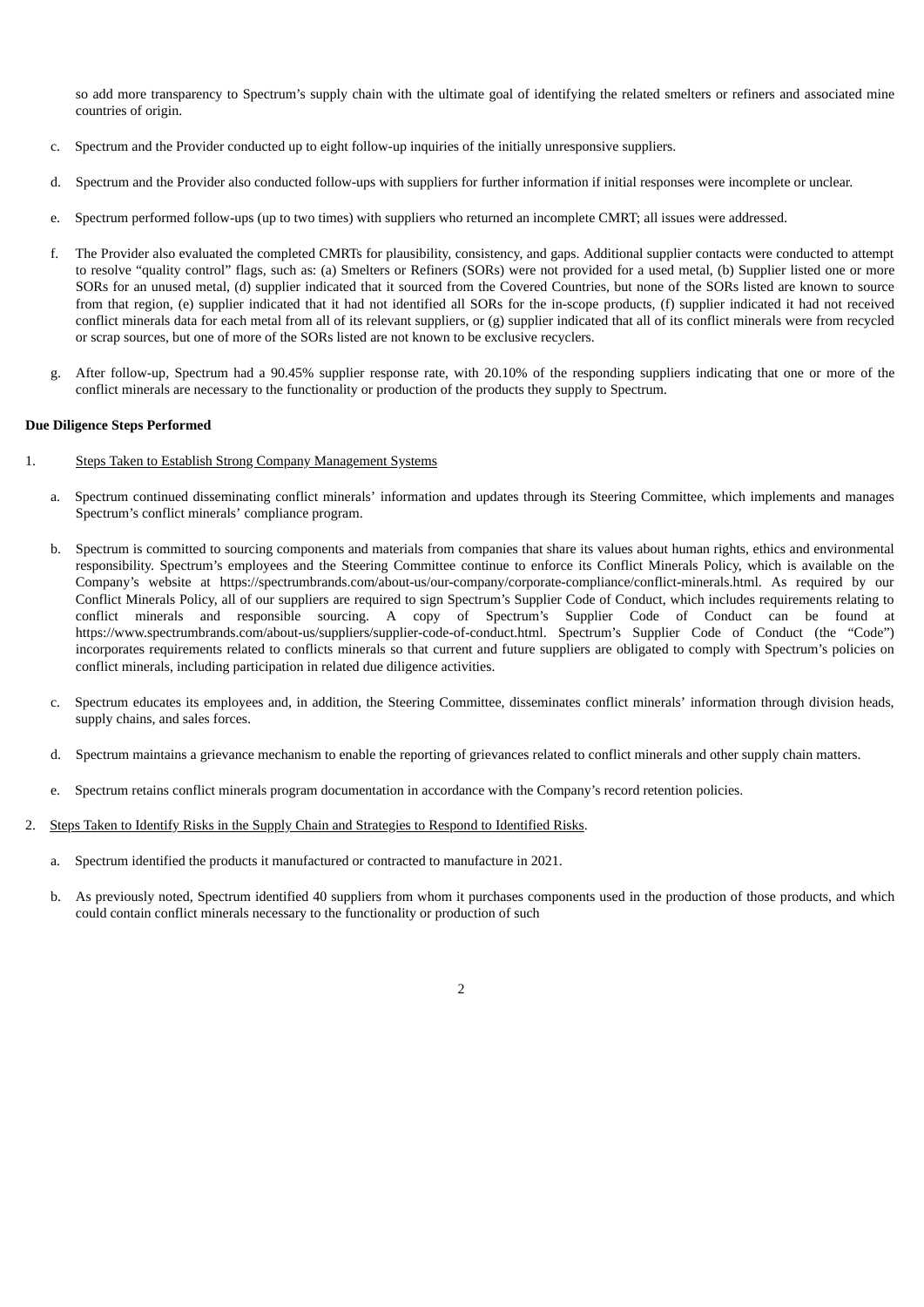products and solicited information from such suppliers as part of its RCOI. Spectrum, with the assistance of the Provider, compared the list of the SORs collected to the Provider's SOR database, which incorporates information from the lists publicly published by the RMI. Attached hereto as Exhibit A is a list of SORs identified by our suppliers with valid smelter certification identification numbers.

Spectrum performed risk mitigation efforts to bring suppliers into conformity with its Conflicts Minerals Policy and contractual requirements. These efforts included working with direct suppliers during Spectrum's frequent supplier meetings to consider alternative sources of components or supplying components which contain conflict minerals from OECD-conformant sources based on the internationally recognized certifications. Spectrum publicly communicated its Conflicts Minerals' Policy on its website at https://spectrumbrands.com/about-us/our-company/corporatecompliance/conflict-minerals.html.

#### 3. Carry out independent third-party audit of smelter/refiner due diligence practices.

The Company uses information provided by independent third-party audit programs, including the responsible Minerals Initiative (RMI), London Bullion Market Association (LBMA), and Responsible Jewelry Council (RJC), to confirm the existence and verify the OECD-conformance status of SORs identified during due diligence. We are many steps removed from the mining of conflict minerals. We do not purchase raw ore or unrefined conflict minerals, and we do not conduct any purchasing activities directly in the Covered Countries.

#### 4. Mitigation Steps Spectrum Has Taken or Will Take Since the End of Calendar Year 2021.

We undertook the following steps since the end of 2021 to mitigate the risk that our products may contain conflict minerals that benefit armed groups within the Covered Countries, including steps to improve our due diligence:

- a. Continued to enforce our Conflict Minerals Policy, which is embedded in our Code, and disseminate the Code to those suppliers who provide raw materials and components in Spectrum's manufacturing operations and Spectrum's contract manufacturers.
- b. Continued to enforce the process within Spectrum's manufacturing operations/procurement function to notify new vendors of our conflict minerals policy within the Code.
- c. Published a copy of our current Form SD and this Conflict Minerals Report on our website at https://spectrumbrands.com/about-us/ourcompany/corporate-compliance-and-social-responsibility.html.
- d. Continued our supply chain due diligence with the assistance of our Provider, on the source and chain of custody of raw materials and components purchased for Spectrum's manufacturing operations. Spectrum plans to continue to enhance supplier communication and training on conflict minerals. Spectrum values its supplier relationships, but if any supplier is at risk to or violates Spectrum's Conflict Minerals Policy or its Code, Spectrum plans to require a corrective action plan from the supplier and move towards conflict free sourcing. Spectrum will not ban sourcing from the Covered Countries, but it seeks to procure materials from responsible sources in the region to assist legitimate, conflict-free businesses there.
- e. Because of Spectrum's size, the complexity of its products, and the depth, breadth and constant evolution of its supply chain, it is difficult to identify sub-tier suppliers downstream from its direct suppliers. Spectrum does not purchase product directly from any suppliers, smelters, refiners or mines in the Covered Countries and has no direct contractual relationships with smelters and refiners, as previously noted. Instead, it relies on its direct suppliers to gather and provide specific information about the source of conflict minerals contained in the components supplied to it. Spectrum's direct suppliers are similarly reliant upon information provided by their suppliers. Therefore, the Provider's assistance with unresponsive first tier suppliers will be valuable to continue to add transparency to the Spectrum supply chain. Our suppliers identified 282 smelters/refiners potentially in the Spectrum suppler chain that our Provider's database indicated as having valid smelter certification identification numbers. Additional investigation was undertaken to determine the source of and chain of custody of the regulated metals. The following internationally accepted audit standards were checked to determine the OECD conformance status of the SORs: the RMI Responsible Minerals Assurance Process ("RMAP"), the London Bullion Market Association Responsible Gold Guidance and the Responsible Jewelry Council Chain-of-Custody Standard. If the SOR was not certified by these internationally-recognized schemes, Provider attempted to contact the SOR to encourage their participation with the RMI's RMAP or a cross-recognized program. Additionally, communications were sent to suppliers to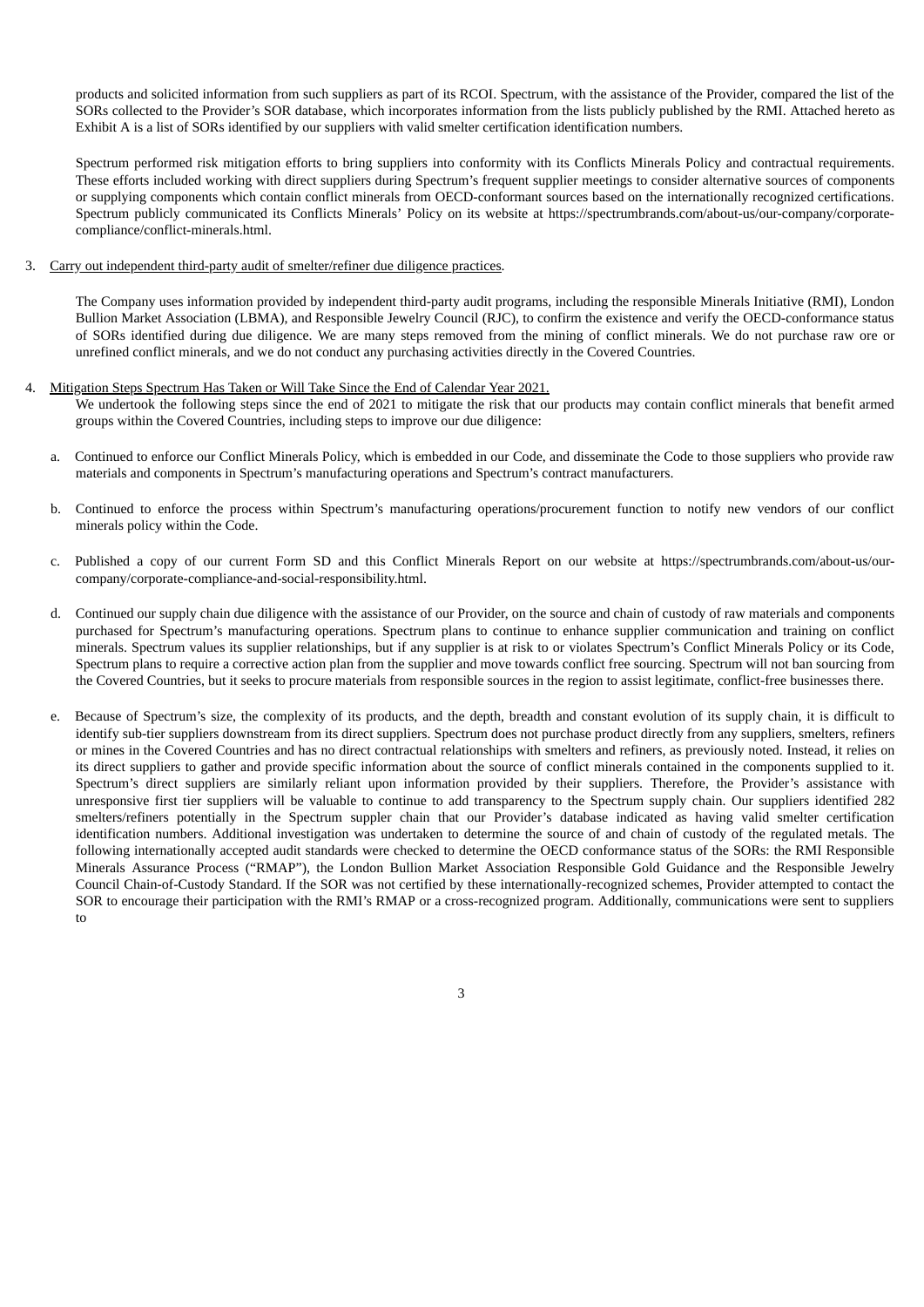encourage them to engage with smelters and refiners that have not been audited and encourage these smelters to undergo an independent thirdparty audit (e.g., RMAP or equivalent).

f. Attached to this Conflict Minerals Report as Attachment A is a list of the 196 smelters with valid smelter certification numbers identified by our suppliers that provided product specific information; a list of the products covered by this Conflict Minerals Report; and a list of countries of origin associated with these smelters for the metals that are necessary to the production of our products. Based on the Reporting Year 2021 results, Spectrum plans to increase the supplier responses for reporting year 2022 by continuing to emphasize to its suppliers the importance of sourcing responsibly and from conflict-free sources if the suppliers desire to retain Spectrum's business.

Pursuant to SEC rules and guidance, this Conflict Minerals Report was not subjected to an independent private sector audit.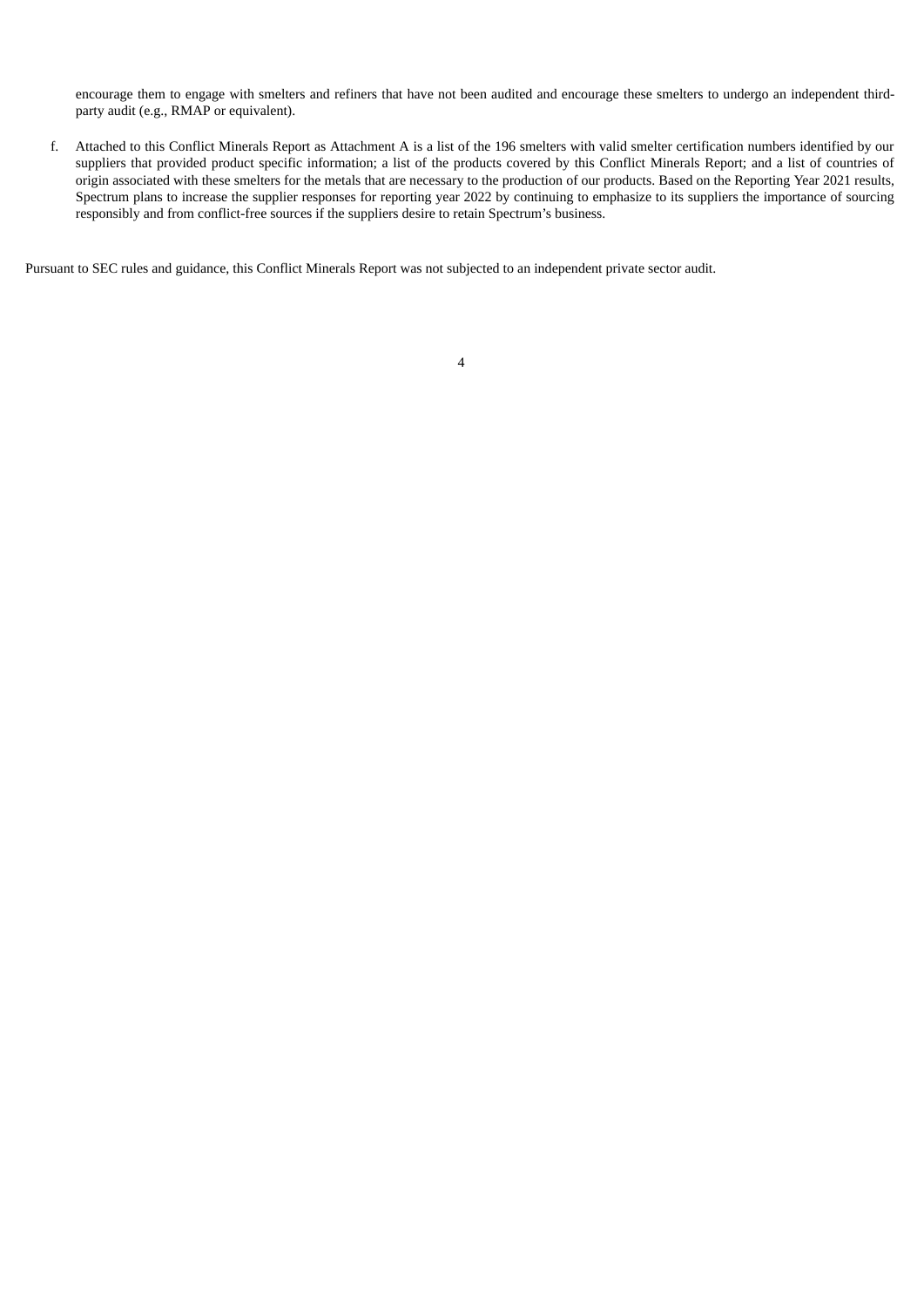## **Attachment A List of Products**

The following products are more fully described in Spectrum Brands Holdings, Inc. Form 10-K, which may be found publicly on our website at: https://investor.spectrumbrands.com/sec-spectrum-brands-holdings-inc

Electric shavers and accessories Grooming products and hair care appliances Small household appliances Personal care products Hardware Home improvement and plumbing products Residential locksets Builders' hardware Faucets Herbicides Insecticides and repellants Specialty pet supplies Household cleaning products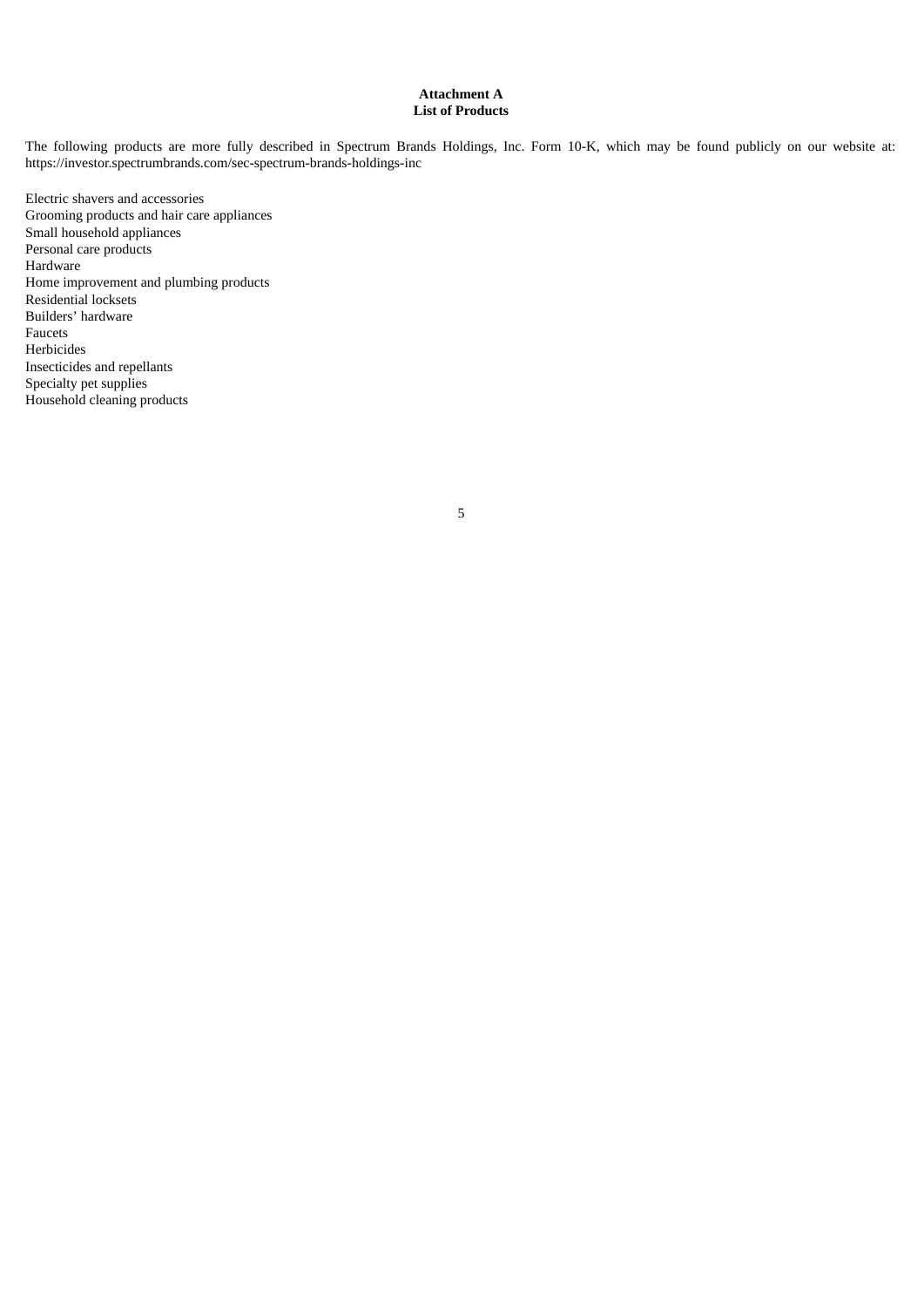|  | <b>List of Identified Smelters</b> |  |
|--|------------------------------------|--|
|--|------------------------------------|--|

| <b>Metal</b> | Standard_Smelter_Name                                         | <b>Country_Location</b>         | Smelter_ID |
|--------------|---------------------------------------------------------------|---------------------------------|------------|
| Gold         | 8853 S.p.A.                                                   | <b>ITALY</b>                    | CID002763  |
| Gold         | Agosi AG                                                      | <b>GERMANY</b>                  | CID000035  |
| Gold         | Western Australian Mint (T/a The Perth Mint)                  | <b>AUSTRALIA</b>                | CID002030  |
| Gold         | Aida Chemical Industries Co., Ltd.                            | <b>JAPAN</b>                    | CID000019  |
| Gold         | Dowa                                                          | <b>JAPAN</b>                    | CID000401  |
| Gold         | Al Etihad Gold Refinery DMCC                                  | <b>UNITED ARAB EMIRATES</b>     | CID002560  |
| Gold         | Asahi Pretec Corp.                                            | <b>JAPAN</b>                    | CID000082  |
| Gold         | AngloGold Ashanti Corrego do Sitio Mineracao                  | <b>BRAZIL</b>                   | CID000058  |
| Gold         | Argor-Heraeus S.A.                                            | <b>SWITZERLAND</b>              | CID000077  |
| Gold         | Asahi Refining Canada Ltd.                                    | <b>CANADA</b>                   | CID000924  |
| Gold         | Asahi Refining USA Inc.                                       | <b>UNITED STATES OF AMERICA</b> | CID000920  |
| Gold         | Asaka Riken Co., Ltd.                                         | <b>JAPAN</b>                    | CID000090  |
| Gold         | Aurubis AG                                                    | GERMANY                         | CID000113  |
| Gold         | <b>Bangalore Refinery</b>                                     | <b>INDIA</b>                    | CID002863  |
| Gold         | Bangko Sentral ng Pilipinas (Central Bank of the Philippines) | <b>PHILIPPINES</b>              | CID000128  |
| Gold         | <b>Boliden AB</b>                                             | SWEDEN                          | CID000157  |
| Gold         | C. Hafner GmbH + Co. KG                                       | GERMANY                         | CID000176  |
| Gold         | <b>CCR Refinery - Glencore Canada Corporation</b>             | <b>CANADA</b>                   | CID000185  |
| Gold         | Cendres + Metaux S.A.                                         | SWITZERLAND                     | CID000189  |
| Gold         | Chimet S.p.A.                                                 | <b>ITALY</b>                    | CID000233  |
| Gold         | Zhongyuan Gold Smelter of Zhongjin Gold Corporation           | CHINA                           | CID002224  |
| Gold         | Shandong Gold Smelting Co., Ltd.                              | CHINA                           | CID001916  |
| Gold         | Eco-System Recycling Co., Ltd. East Plant                     | <b>JAPAN</b>                    | CID000425  |
| Gold         | Eco-System Recycling Co., Ltd. West Plant                     | JAPAN                           | CID003425  |
| Gold         | <b>Emirates Gold DMCC</b>                                     | <b>UNITED ARAB EMIRATES</b>     | CID002561  |
| Gold         | Gold Refinery of Zijin Mining Group Co., Ltd.                 | <b>CHINA</b>                    | CID002243  |
| Gold         | <b>Geib Refining Corporation</b>                              | UNITED STATES OF AMERICA        | CID002459  |
| Gold         | Heimerle + Meule GmbH                                         | <b>GERMANY</b>                  | CID000694  |
| Gold         | Heraeus Germany GmbH Co. KG                                   | GERMANY                         | CID000711  |
| Gold         | Heraeus Metals Hong Kong Ltd.                                 | <b>CHINA</b>                    | CID000707  |
| Gold         | Ishifuku Metal Industry Co., Ltd.                             | <b>JAPAN</b>                    | CID000807  |
| Gold         | Istanbul Gold Refinery                                        | <b>TURKEY</b>                   | CID000814  |
| Gold         | Italpreziosi                                                  | <b>ITALY</b>                    | CID002765  |
| Gold         | Jiangxi Copper Co., Ltd.                                      | <b>CHINA</b>                    | CID000855  |
| Gold         | JX Nippon Mining & Metals Co., Ltd.                           | JAPAN                           | CID000937  |
| Gold         | Kennecott Utah Copper LLC                                     | UNITED STATES OF AMERICA        | CID000969  |
| Gold         | KGHM Polska Miedz Spolka Akcyjna                              | <b>POLAND</b>                   | CID002511  |
| Gold         | Kojima Chemicals Co., Ltd.                                    | <b>JAPAN</b>                    | CID000981  |
| Gold         | Korea Zinc Co., Ltd.                                          | KOREA, REPUBLIC OF              | CID002605  |
| Gold         | L'Orfebre S.A.                                                | <b>ANDORRA</b>                  | CID002762  |
| Gold         | LS-NIKKO Copper Inc.                                          | KOREA, REPUBLIC OF              | CID001078  |
| Gold         | <b>Marsam Metals</b>                                          | <b>BRAZIL</b>                   | CID002606  |
| Gold         | Materion                                                      | UNITED STATES OF AMERICA        | CID001113  |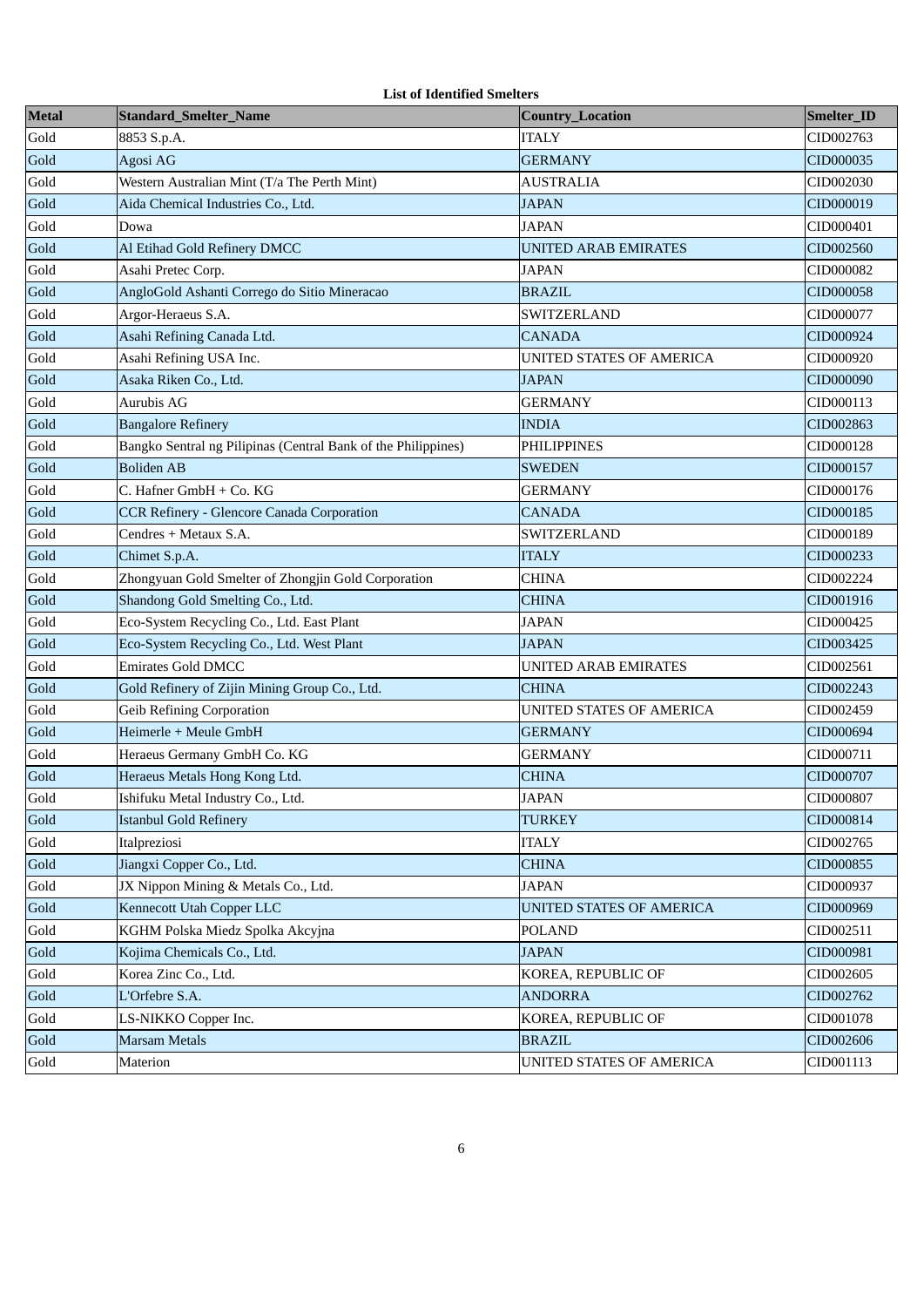| <b>Metal</b> | <b>Standard_Smelter_Name</b>                                | Country_Location          | Smelter_ID |
|--------------|-------------------------------------------------------------|---------------------------|------------|
| Gold         | Matsuda Sangyo Co., Ltd.                                    | <b>JAPAN</b>              | CID001119  |
| Gold         | Sumitomo Metal Mining Co., Ltd.                             | <b>JAPAN</b>              | CID001798  |
| Gold         | Metalurgica Met-Mex Penoles S.A. De C.V.                    | <b>MEXICO</b>             | CID001161  |
| Gold         | Umicore S.A. Business Unit Precious Metals Refining         | <b>BELGIUM</b>            | CID001980  |
| Gold         | Metalor Technologies S.A.                                   | <b>SWITZERLAND</b>        | CID001153  |
| Gold         | Metalor Technologies (Hong Kong) Ltd.                       | <b>CHINA</b>              | CID001149  |
| Gold         | Metalor Technologies (Singapore) Pte., Ltd.                 | <b>SINGAPORE</b>          | CID001152  |
| Gold         | <b>Metalor USA Refining Corporation</b>                     | UNITED STATES OF AMERICA  | CID001157  |
| Gold         | Mitsubishi Materials Corporation                            | <b>JAPAN</b>              | CID001188  |
| Gold         | Mitsui Mining and Smelting Co., Ltd.                        | <b>JAPAN</b>              | CID001193  |
| Gold         | MMTC-PAMP India Pvt., Ltd.                                  | <b>INDIA</b>              | CID002509  |
| Gold         | Nadir Metal Rafineri San. Ve Tic. A.S.                      | <b>TURKEY</b>             | CID001220  |
| Gold         | Navoi Mining and Metallurgical Combinat                     | UZBEKISTAN                | CID001236  |
| Gold         | Nihon Material Co., Ltd.                                    | <b>JAPAN</b>              | CID001259  |
| Gold         | Ogussa Osterreichische Gold- und Silber-Scheideanstalt GmbH | <b>AUSTRIA</b>            | CID002779  |
| Gold         | Ohura Precious Metal Industry Co., Ltd.                     | <b>JAPAN</b>              | CID001325  |
| Gold         | PAMP S.A.                                                   | <b>SWITZERLAND</b>        | CID001352  |
| Gold         | Planta Recuperadora de Metales SpA                          | <b>CHILE</b>              | CID002919  |
| Gold         | PT Aneka Tambang (Persero) Tbk                              | <b>INDONESIA</b>          | CID001397  |
| Gold         | PX Precinox S.A.                                            | <b>SWITZERLAND</b>        | CID001498  |
| Gold         | Rand Refinery (Pty) Ltd.                                    | <b>SOUTH AFRICA</b>       | CID001512  |
| Gold         | REMONDIS PMR B.V.                                           | <b>NETHERLANDS</b>        | CID002582  |
| Gold         | Royal Canadian Mint                                         | <b>CANADA</b>             | CID001534  |
| Gold         | <b>SAAMP</b>                                                | <b>FRANCE</b>             | CID002761  |
| Gold         | Safimet S.p.A                                               | <b>ITALY</b>              | CID002973  |
| Gold         | <b>Samduck Precious Metals</b>                              | KOREA, REPUBLIC OF        | CID001555  |
| Gold         | SEMPSA Joyeria Plateria S.A.                                | <b>SPAIN</b>              | CID001585  |
| Gold         | Shandong Zhaojin Gold & Silver Refinery Co., Ltd.           | <b>CHINA</b>              | CID001622  |
| Gold         | Tanaka Kikinzoku Kogyo K.K.                                 | <b>JAPAN</b>              | CID001875  |
| Gold         | SOE Shyolkovsky Factory of Secondary Precious Metals        | <b>RUSSIAN FEDERATION</b> | CID001756  |
| Gold         | Sichuan Tianze Precious Metals Co., Ltd.                    | <b>CHINA</b>              | CID001736  |
| Gold         | Singway Technology Co., Ltd.                                | TAIWAN, PROVINCE OF CHINA | CID002516  |
| Gold         | Solar Applied Materials Technology Corp.                    | TAIWAN, PROVINCE OF CHINA | CID001761  |
| Gold         | SungEel HiMetal Co., Ltd.                                   | KOREA, REPUBLIC OF        | CID002918  |
| Gold         | T.C.A S.p.A                                                 | <b>ITALY</b>              | CID002580  |
| Gold         | Tokuriki Honten Co., Ltd.                                   | <b>JAPAN</b>              | CID001938  |
| Gold         | TOO Tau-Ken-Altyn                                           | <b>KAZAKHSTAN</b>         | CID002615  |
| Gold         | Torecom                                                     | KOREA, REPUBLIC OF        | CID001955  |
| Gold         | <b>Umicore Precious Metals Thailand</b>                     | <b>THAILAND</b>           | CID002314  |
| Gold         | United Precious Metal Refining, Inc.                        | UNITED STATES OF AMERICA  | CID001993  |
| Gold         | Valcambi S.A.                                               | SWITZERLAND               | CID002003  |
| Gold         | WIELAND Edelmetalle GmbH                                    | <b>GERMANY</b>            | CID002778  |
| Gold         | Yamakin Co., Ltd.                                           | <b>JAPAN</b>              | CID002100  |
| Gold         | Yokohama Metal Co., Ltd.                                    | <b>JAPAN</b>              | CID002129  |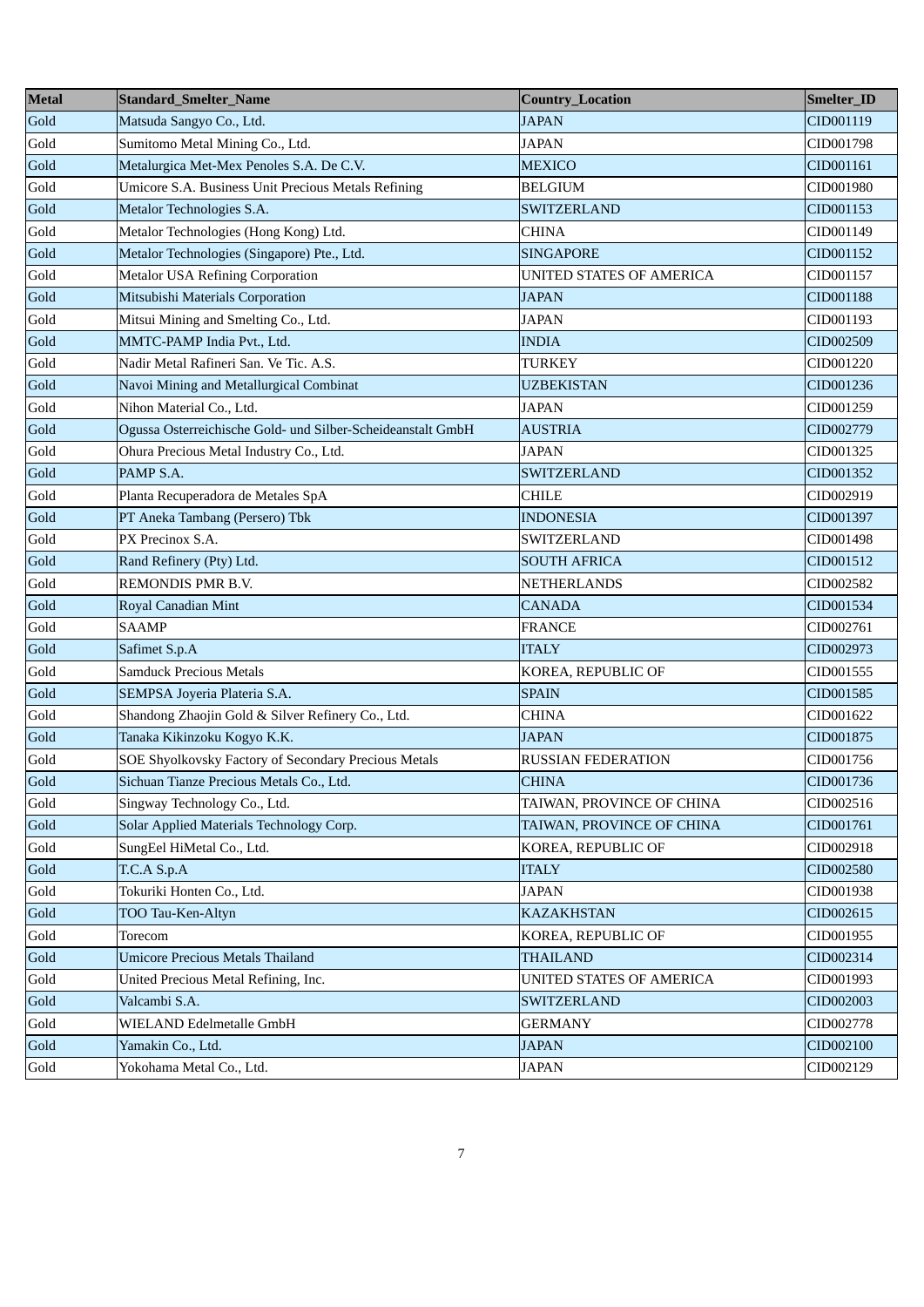| <b>Metal</b> | <b>Standard_Smelter_Name</b>                      | <b>Country_Location</b>          | Smelter_ID |
|--------------|---------------------------------------------------|----------------------------------|------------|
| Tantalum     | <b>AMG Brasil</b>                                 | <b>BRAZIL</b>                    | CID001076  |
| Tantalum     | Changsha South Tantalum Niobium Co., Ltd.         | CHINA                            | CID000211  |
| Tantalum     | D Block Metals, LLC                               | UNITED STATES OF AMERICA         | CID002504  |
| Tantalum     | F&X Electro-Materials Ltd.                        | CHINA                            | CID000460  |
| Tantalum     | FIR Metals & Resource Ltd.                        | CHINA                            | CID002505  |
| Tantalum     | Global Advanced Metals Aizu                       | <b>JAPAN</b>                     | CID002558  |
| Tantalum     | Global Advanced Metals Boyertown                  | UNITED STATES OF AMERICA         | CID002557  |
| Tantalum     | XIMEI RESOURCES (GUANGDONG) LIMITED               | CHINA                            | CID000616  |
| Tantalum     | TANIOBIS Co., Ltd.                                | <b>THAILAND</b>                  | CID002544  |
| Tantalum     | H.C. Starck Hermsdorf GmbH                        | <b>GERMANY</b>                   | CID002547  |
| Tantalum     | H.C. Starck Inc.                                  | <b>UNITED STATES OF AMERICA</b>  | CID002548  |
| Tantalum     | TANIOBIS Japan Co., Ltd.                          | <b>JAPAN</b>                     | CID002549  |
| Tantalum     | TANIOBIS Smelting GmbH & Co. KG                   | GERMANY                          | CID002550  |
| Tantalum     | <b>TANIOBIS GmbH</b>                              | <b>GERMANY</b>                   | CID002545  |
| Tantalum     | Hengyang King Xing Lifeng New Materials Co., Ltd. | <b>CHINA</b>                     | CID002492  |
| Tantalum     | Jiangxi Dinghai Tantalum & Niobium Co., Ltd.      | CHINA                            | CID002512  |
| Tantalum     | Jiangxi Tuohong New Raw Material                  | <b>CHINA</b>                     | CID002842  |
| Tantalum     | JiuJiang JinXin Nonferrous Metals Co., Ltd.       | <b>CHINA</b>                     | CID000914  |
| Tantalum     | Jiujiang Tanbre Co., Ltd.                         | <b>CHINA</b>                     | CID000917  |
| Tantalum     | Jiujiang Zhongao Tantalum & Niobium Co., Ltd.     | <b>CHINA</b>                     | CID002506  |
| Tantalum     | <b>KEMET</b> de Mexico                            | <b>MEXICO</b>                    | CID002539  |
| Tantalum     | Metallurgical Products India Pvt., Ltd.           | <b>INDIA</b>                     | CID001163  |
| Tantalum     | Mineracao Taboca S.A.                             | <b>BRAZIL</b>                    | CID001175  |
| Tantalum     | Mitsui Mining and Smelting Co., Ltd.              | JAPAN                            | CID001192  |
| Tantalum     | <b>NPM Silmet AS</b>                              | <b>ESTONIA</b>                   | CID001200  |
| Tantalum     | Ningxia Orient Tantalum Industry Co., Ltd.        | CHINA                            | CID001277  |
| Tantalum     | QuantumClean                                      | UNITED STATES OF AMERICA         | CID001508  |
| Tantalum     | Resind Industria e Comercio Ltda.                 | <b>BRAZIL</b>                    | CID002707  |
| Tantalum     | Yanling Jincheng Tantalum & Niobium Co., Ltd.     | <b>CHINA</b>                     | CID001522  |
| Tantalum     | Solikamsk Magnesium Works OAO                     | <b>RUSSIAN FEDERATION</b>        | CID001769  |
| Tantalum     | Taki Chemical Co., Ltd.                           | <b>JAPAN</b>                     | CID001869  |
| Tantalum     | <b>Telex Metals</b>                               | UNITED STATES OF AMERICA         | CID001891  |
| Tantalum     | Ulba Metallurgical Plant JSC                      | <b>KAZAKHSTAN</b>                | CID001969  |
| Tantalum     | XinXing HaoRong Electronic Material Co., Ltd.     | CHINA                            | CID002508  |
| Tin          | Alpha                                             | UNITED STATES OF AMERICA         | CID000292  |
| Tin          | PT Refined Bangka Tin                             | INDONESIA                        | CID001460  |
| Tin          | Yunnan Chengfeng Non-ferrous Metals Co., Ltd.     | <b>CHINA</b>                     | CID002158  |
| Tin          | Chenzhou Yunxiang Mining and Metallurgy Co., Ltd. | CHINA                            | CID000228  |
| Tin          | Chifeng Dajingzi Tin Industry Co., Ltd.           | CHINA                            | CID003190  |
| Tin          | China Tin Group Co., Ltd.                         | CHINA                            | CID001070  |
| Tin          | Tin Smelting Branch of Yunnan Tin Co., Ltd.       | CHINA                            | CID002180  |
| Tin          | Dowa                                              | <b>JAPAN</b>                     | CID000402  |
| Tin          | <b>EM Vinto</b>                                   | BOLIVIA (PLURINATIONAL STATE OF) | CID000438  |
| Tin          | Fenix Metals                                      | <b>POLAND</b>                    | CID000468  |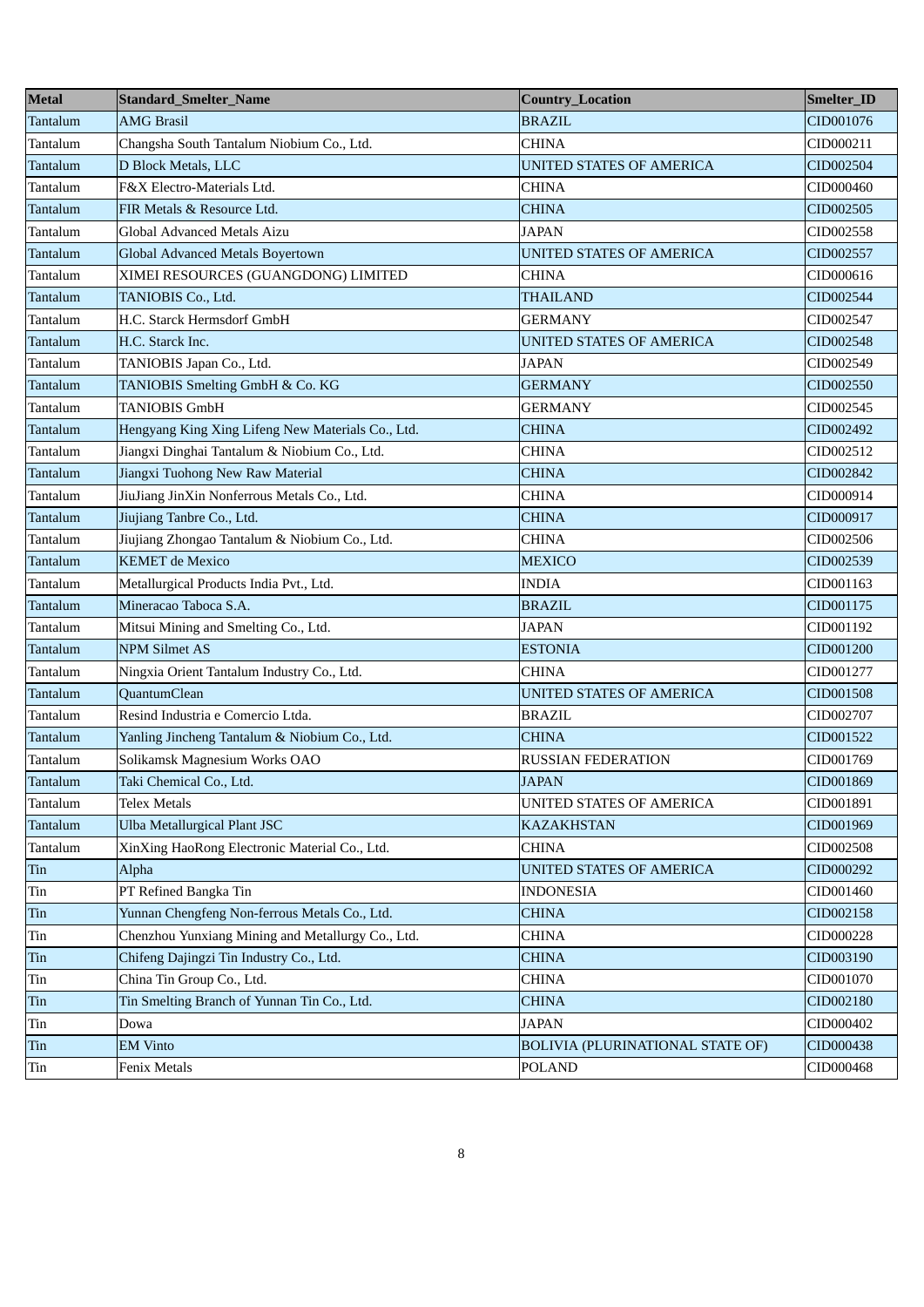| <b>Metal</b> | <b>Standard_Smelter_Name</b>                   | Country_Location          | Smelter_ID |
|--------------|------------------------------------------------|---------------------------|------------|
| Tin          | Minsur                                         | <b>PERU</b>               | CID001182  |
| Tin          | Gejiu Kai Meng Industry and Trade LLC          | <b>CHINA</b>              | CID000942  |
| Tin          | Gejiu Non-Ferrous Metal Processing Co., Ltd.   | <b>CHINA</b>              | CID000538  |
| Tin          | Gejiu Yunxin Nonferrous Electrolysis Co., Ltd. | <b>CHINA</b>              | CID001908  |
| Tin          | Gejiu Zili Mining And Metallurgy Co., Ltd.     | <b>CHINA</b>              | CID000555  |
| Tin          | Guangdong Hanhe Non-Ferrous Metal Co., Ltd.    | <b>CHINA</b>              | CID003116  |
| Tin          | Malaysia Smelting Corporation (MSC)            | MALAYSIA                  | CID001105  |
| Tin          | Mitsubishi Materials Corporation               | <b>JAPAN</b>              | CID001191  |
| Tin          | PT Timah Tbk Mentok                            | <b>INDONESIA</b>          | CID001482  |
| Tin          | Jiangxi New Nanshan Technology Ltd.            | <b>CHINA</b>              | CID001231  |
| Tin          | PT Timah Tbk Kundur                            | <b>INDONESIA</b>          | CID001477  |
| Tin          | Ma'anshan Weitai Tin Co., Ltd.                 | <b>CHINA</b>              | CID003379  |
| Tin          | Magnu's Minerais Metais e Ligas Ltda.          | <b>BRAZIL</b>             | CID002468  |
| Tin          | Melt Metais e Ligas S.A.                       | <b>BRAZIL</b>             | CID002500  |
| Tin          | Metallic Resources, Inc.                       | UNITED STATES OF AMERICA  | CID001142  |
| Tin          | Metallo Belgium N.V.                           | BELGIUM                   | CID002773  |
| Tin          | Metallo Spain S.L.U.                           | <b>SPAIN</b>              | CID002774  |
| Tin          | Mineracao Taboca S.A.                          | <b>BRAZIL</b>             | CID001173  |
| Tin          | O.M. Manufacturing (Thailand) Co., Ltd.        | THAILAND                  | CID001314  |
| Tin          | O.M. Manufacturing Philippines, Inc.           | <b>PHILIPPINES</b>        | CID002517  |
| Tin          | PT Bangka Serumpun                             | <b>INDONESIA</b>          | CID003205  |
| Tin          | PT Mitra Stania Prima                          | <b>INDONESIA</b>          | CID001453  |
| Tin          | PT Mitra Sukses Globalindo                     | <b>INDONESIA</b>          | CID003449  |
| Tin          | Resind Industria e Comercio Ltda.              | <b>BRAZIL</b>             | CID002706  |
| Tin          | Rui Da Hung                                    | TAIWAN, PROVINCE OF CHINA | CID001539  |
| Tin          | Soft Metais Ltda.                              | <b>BRAZIL</b>             | CID001758  |
| Tin          | Thai Nguyen Mining and Metallurgy Co., Ltd.    | VIET NAM                  | CID002834  |
| Tin          | Thaisarco                                      | <b>THAILAND</b>           | CID001898  |
| Tin          | Tin Technology & Refining                      | UNITED STATES OF AMERICA  | CID003325  |
| Tin          | White Solder Metalurgia e Mineracao Ltda.      | <b>BRAZIL</b>             | CID002036  |
| Tin          | Yunnan Yunfan Non-ferrous Metals Co., Ltd.     | <b>CHINA</b>              | CID003397  |
| Tungsten     | A.L.M.T. Corp.                                 | JAPAN                     | CID000004  |
| Tungsten     | <b>ACL Metais Eireli</b>                       | <b>BRAZIL</b>             | CID002833  |
| Tungsten     | Asia Tungsten Products Vietnam Ltd.            | <b>VIET NAM</b>           | CID002502  |
| Tungsten     | <b>Kennametal Huntsville</b>                   | UNITED STATES OF AMERICA  | CID000105  |
| Tungsten     | Guangdong Xianglu Tungsten Co., Ltd.           | CHINA                     | CID000218  |
| Tungsten     | Chenzhou Diamond Tungsten Products Co., Ltd.   | <b>CHINA</b>              | CID002513  |
| Tungsten     | China Molybdenum Tungsten Co., Ltd.            | CHINA                     | CID002641  |
| Tungsten     | Chongyi Zhangyuan Tungsten Co., Ltd.           | <b>CHINA</b>              | CID000258  |
| Tungsten     | Ganzhou Haichuang Tungsten Co., Ltd.           | CHINA                     | CID002645  |
| Tungsten     | Ganzhou Huaxing Tungsten Products Co., Ltd.    | <b>CHINA</b>              | CID000875  |
| Tungsten     | Ganzhou Jiangwu Ferrotungsten Co., Ltd.        | <b>CHINA</b>              | CID002315  |
| Tungsten     | Ganzhou Seadragon W & Mo Co., Ltd.             | <b>CHINA</b>              | CID002494  |
| Tungsten     | Global Tungsten & Powders Corp.                | UNITED STATES OF AMERICA  | CID000568  |